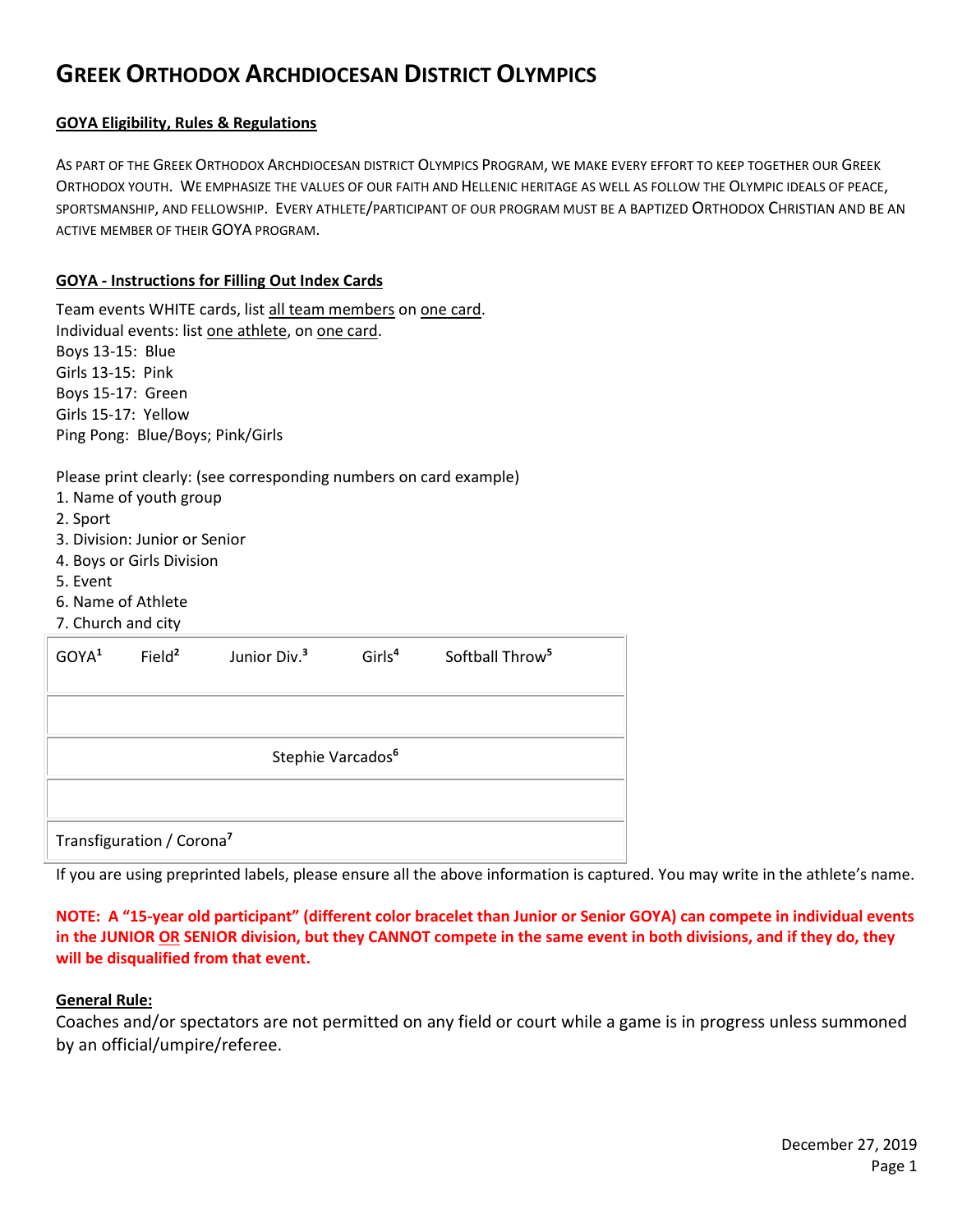## **Swimming:**

50 meter freestyle / 100 meter freestyle / 100 meter freestyle relay

- 1. Each church may enter three (3) athletes for each of the four divisions in each of the individual events.
- 2. Each church may enter one (1) relay team from each of the four respective divisions.
- 3. Only junior division athletes can compete on junior relays. However, junior athletes may compete on senior relays. The maximum number of junior athletes on a senior relay is three (3).
- 4. No junior division athlete may compete in any individual senior event and vice versa.
- 5. Dress Requirement for female swimmers: one-piece swimsuit.

# **Basketball:**

**Free Throws:**

- 1. Each church may enter two (2) athletes for each of the four divisions.
- 2. Boys and girls basketballs will be used. There will be two basketballs in play so that there is never lag time.
- 3. Each participant will be given a maximum 10 free throws with a 45 second time limit.
- 4. Three medals will be given out to the top three scores in each division. (In the event of ties, there will be a five shot shoot out.)

# **3 on 3 basketball**

- 1. Each church may enter one (1) team, comprised of boys and girls, Junior/Senior division is irrelevant.
- 2. In the event that two teams competing have the same color shirt**, every team must have a second color shirt or pinnie.** The loser of a coin toss will have five minutes to change or they will forfeit.
- 3. Minimum of one boy and one girl on the court.
- 4. Six maximum on the roster.
- 5. Each game will be sixteen (16) minutes, running time (referees will keep track of the time), or 21 points, whichever comes first (you do not have to win by two pts.).
- 6. Any shot made from behind or ON the three point line will count as two points. All other shots made will count as one point. (Loser's out.)
- 7. Three-second rule is in effect.
- 8. Any fouls committed during the act of shooting behind or ON the three point line will result in two free throws on a missed field goal attempt and one free throw if the field goal is made. Any fouls committed during the act of shooting within the arc, will result in one free throw.
- 9. On free throw attempts, players will setup to rebound for possession of the ball. The team, whose player is shooting a free throw, can rebound a missed attempt and take a shot without taking the ball "back".
- 10. Every change of possession must be brought "back". "Back" will be the foul line and foul line extended area only.
- 11. In the last minute of the game, the clock will be stopped for all fouls. All "common" fouls committed during this time will result in one (1) free throw and possession of the ball. *(A "common" foul is a foul committed on a player who is NOT in the act of shooting*).
- 12. The closely guarded rule is in effect.
- 13. Each team gets one 30-second time-out per game (the clock will be stopped).
- 14. Subs can be made during any dead ball (the clock will be running).
- 15. A coin flip will determine first possession at the start of each game.
- 16. Single elimination…you lose you're out.
- 17. Any technical foul will result in one free throw and possession of the ball
- 18. If a game is tied as time is expiring or expired, play will continue until the tie is broken.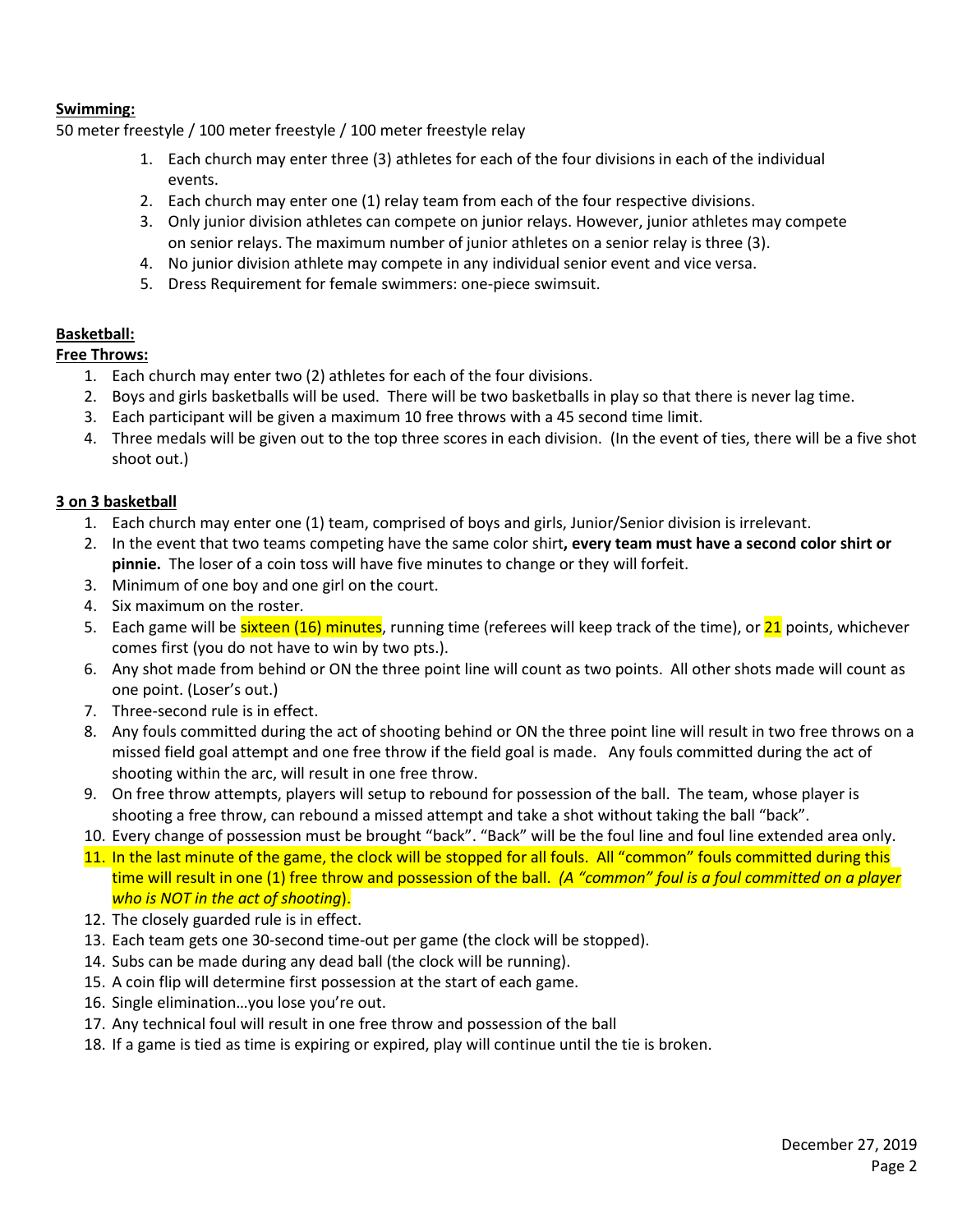## **Soccer:**

- 1. Each church may enter two (2) teams, one (1) boys team, and one (1) girls team. Junior/Senior division is irrelevant. Rosters of 17 players can be submitted
- 2. In the event that two teams competing have the same color shirt**, every team must have a second color shirt or pinnie.** The loser of a coin toss will have five minutes to change or they will forfeit.
- 3. Ten (10) minute forfeit time
- 4. A total of nine (9) players constitute a full team, eight (8) on the field and one (1) goalie. Teams must have at least five (5) players to start a game, four (4) on the field and (1) one goalie.
- 5. A maximum 2 player differential is allowed.
- 6. Two 20-minute halves with a five minute half time.
- 7. Uniforms must include shin guards for all players.
- 8. Rubber cleats are allowed.
- 9. Three penalty kicks will decide tied games.
- **10.** Regular soccer rules will apply**. Off sides will be called**
- 11. ALL PLAYERS MUST WEAR THEIR COMMUNITY SHIRT AT ALL TIMES WITH THE COMMUNITY NAME ON THE FRONT AND THEIR NUMBER PERMANENTLY AFFIXED TO THE BACK. THE NUMBER MUST BE AT LEAST 5" IN HEIGHT AND NO DUPLICATE NUMBERS ARE PERMITTED.
- 12. INDEX CARDS YOUR TEAM INDEX CARD MUST BE HANDED INTO THE COMMITTEE MEMBER HANDLING THE EVENT PRIOR TO THE 1ST GAME PLAYED, AND MUST INCLUDE THE PLAYER'S NUMBER, FIRST NAME, AND LAST NAME.
- *13. Goalies will NOT be allowed to punt when punting is required. The goalie MUST throw the ball instead.*

# **Track Events:**

50, 200 & 400 meter dashes / 800 & 1500 meter runs 4x200 meter relay / 5K (3.1 miles)

- 1. Individual events: Each church may enter two (2) athletes from each of the four respective divisions.
- 2. Individual events: Athletes may only compete in their respective division.
- 3. **There is no restriction on the amount of track events an athlete can participate in.**
- 4. Relay: Each church may enter one (1) team (comprised of four athletes) from each of the divisions.
- 5. Relay: Junior division athletes may compete on the senior division relay team. The maximum number of juniors on a senior relay is three (3). Seniors cannot compete in junior division relays.
- 6. For the 5K run, if there are three or less runners in a division, a qualifying time must be met in order to medal: Boys (Jrs/Srs) 26 minutes -- Girls (Jrs/Srs) 35 minutes
- 7. Every athlete MUST wear a shirt with their church's name on it.
- 8. Sneakers or flat-running shoes on indoor track only. Appropriate sized spikes are allowed on the outdoor track.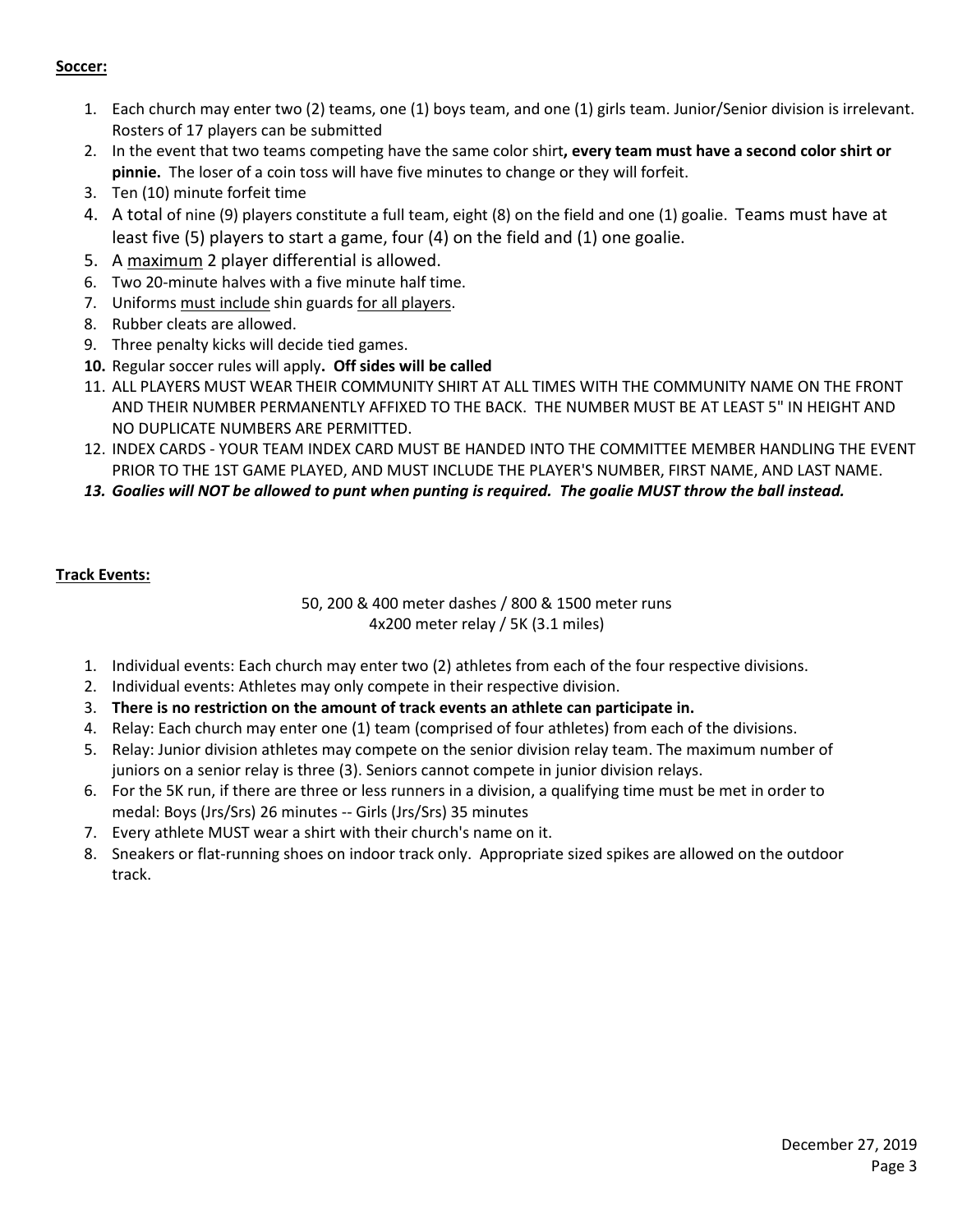# **Field Events:**

Shot put / girls softball throw / long jump / high jump

- **1.** In the shot-put, long jump and high jump: Each church may enter two (2) athletes from each respective division.
- **2.** In the shot-put competition, the shot put is 8 lbs, except for the senior boys, it will be 12 pounds.
- 3. In the girls softball throw competition, each church may enter two (2) junior and two (2) seniors.
- 4. For the softball throw and shot put you get one warm-up and best of two throws each throw will be measured and recorded. Ties will be decided by best 2nd throw.

## **Chess, Checkers, and Backgammon:**

- 1. Each Church may enter two participants per game per church.
- 2. A participant may compete in two (2) of the three games.
- 3. Participants should bring their own games.
- 4. Must be present at check-in time and when their name is called to play.
- 5. Participants may not leave the board game area until eliminated.

 Chess: no double queening, one minute time limit per move Checkers: you must jump, one minute time limit per move Backgammon: the game played will be "portes" (doors).

## **Volleyball:**

## *NOTE: As long as a church is still participating in softball or soccer, no volleyball games will start for them.*

- 1. Each church may enter two (2) teams, one (1) boy team, and one (1) girl team. Junior/Senior division is irrelevant.
- 2. Maximum number of players per team is **15**. Six (6) must play at all times.
- 3. Single elimination (if you lose a match, you're out).
- 4. Match = two out of three.
- 5. Rally scoring.
- 6. Only one toss per serve.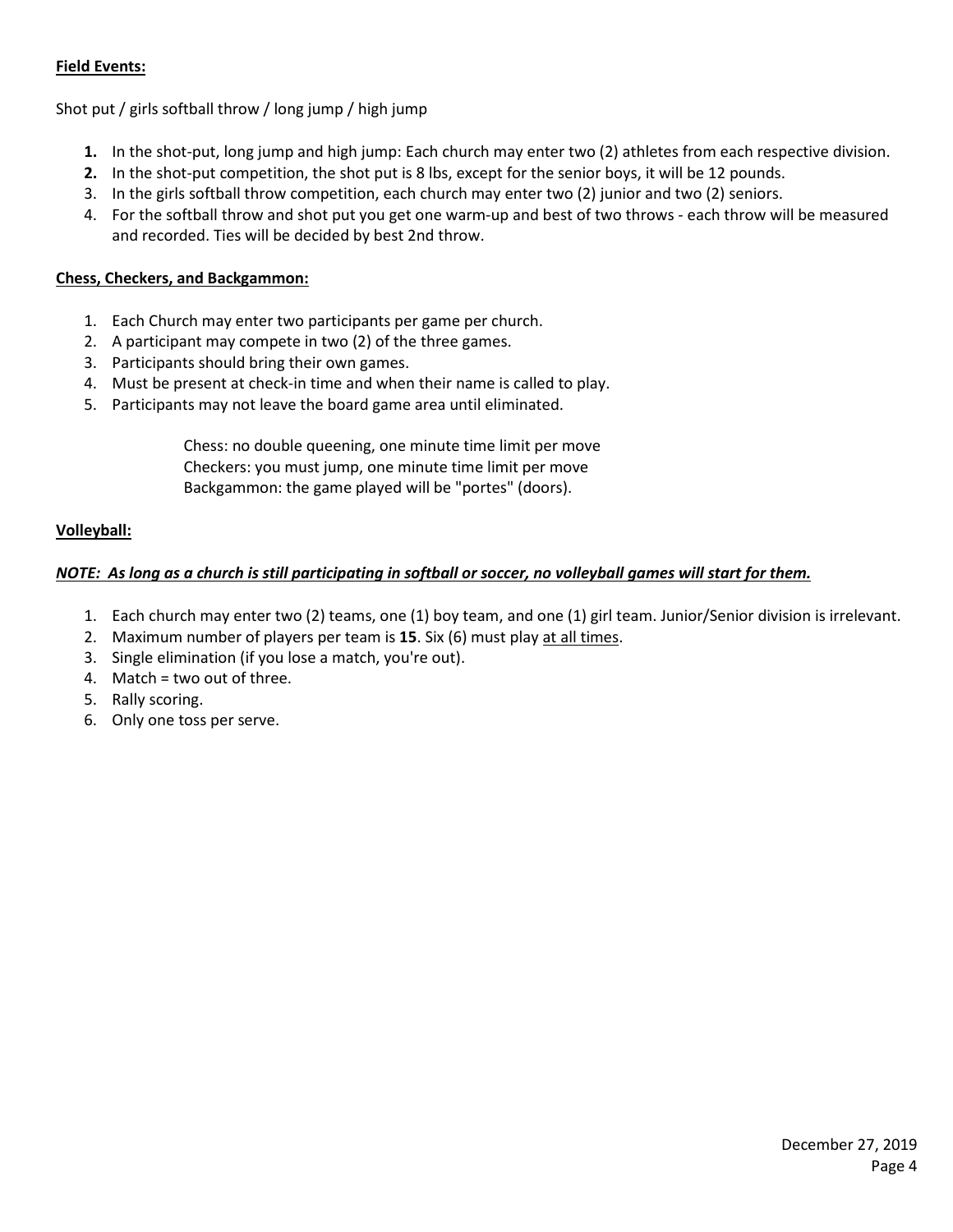# **Table Tennis**

- 1. Each church may enter three girls and three boys, Junior/Senior division is irrelevant.
- 2. The winner of a coin toss gets choice of first serve or court.
- 3. Players will be randomly bracketed.
- 4. Players will be responsible to bring their own paddles.
- 5. Games will be single elimination, first player to reach 15 points wins, you must win by 2 points.
- 6. Semi-final and championship games will be single elimination, first player to reach 21 points wins, you must win by 2 points.
- 7. Serve will change every five points.
- 8. All of the rules of table tennis apply.
- 9. No coaching allowed.

# **Softball:**

- 1. Each church may enter one (1) team, comprised of boys and girls, Junior/Senior division is irrelevant.
- 2. 10 minute forfeit time.
- 3. Each team should provide a "Clincher" softball.
- 4. Maximum number of players is 15.
- 5. You must start the game with at least nine (9) players and no more than ten (10). You can finish with eight (8) but only in case of injuries.
- 6. There must be at least three (3) boys and three (3) girls in the line-up and on the field at all times.
- 7. Substitutions... girls for girls and boys for boys.
- 8. *Substitutions: Only those players who are on the lineup card at the start of each game, may re-enter the game by substituting for the player who took his/her place in the lineup*
- 9. Sliding is allowed.
- 10. No bunting or stealing.
- 11. Runners must hold their base until the batter swings at the ball.
- 12. Runners are not allowed to run into a fielder who is holding the ball at a base ready to make a put-out.
- 13. Slow pitch.
- 14. The batting team will be pitched to by a designated pitcher from their own parish. (i.e., coach, player, priest, parent) If the pitcher is a player on the roster, they cannot be in the original lineup or play in that game that they are the designated pitcher for.
- 15. The pitcher may not field a batted ball. If the pitcher is hit by a batted ball, the ball is live.
- 16. No balls or strikes. The batter must hit the ball to get on base. Missing the third strike cleanly is an out. Four fouls are an out. (A batter gets a maximum of four swings or six pitches).
- 17. A difference of 15 runs at the completion of any full inning in the game will result in the game being called.
- 18. All games will be five (5) innings, including the championship game.
- 19. Single game elimination (if you lose, you're out).
- 20. Batter is out if they throw their bat.
- 21. Rubber cleats are allowed.
- 22. Catchers must wear masks.
- 23. ALL PLAYERS MUST WEAR THEIR COMMUNITY SHIRT AT ALL TIMES WITH THE COMMUNITY NAME ON THE FRONT AND THEIR NUMBER PERMANENTLY AFFIXED TO THE BACK. THE NUMBER MUST BE AT LEAST 5" IN HEIGHT AND NO DUPLICATE NUMBERS ARE PERMITTED.
- 24. INDEX CARDS YOUR TEAM INDEX CARD MUST BE HANDED INTO THE COMMITTEE MEMBER HANDLING THE EVENT PRIOR TO THE 1ST GAME PLAYED, AND MUST INCLUDE THE PLAYER'S NUMBER, FIRST NAME, AND LAST NAME.
- 25. ONLY 3 coaches will be allowed on the sidelines with your players. The first and third base coaches and the head coach.